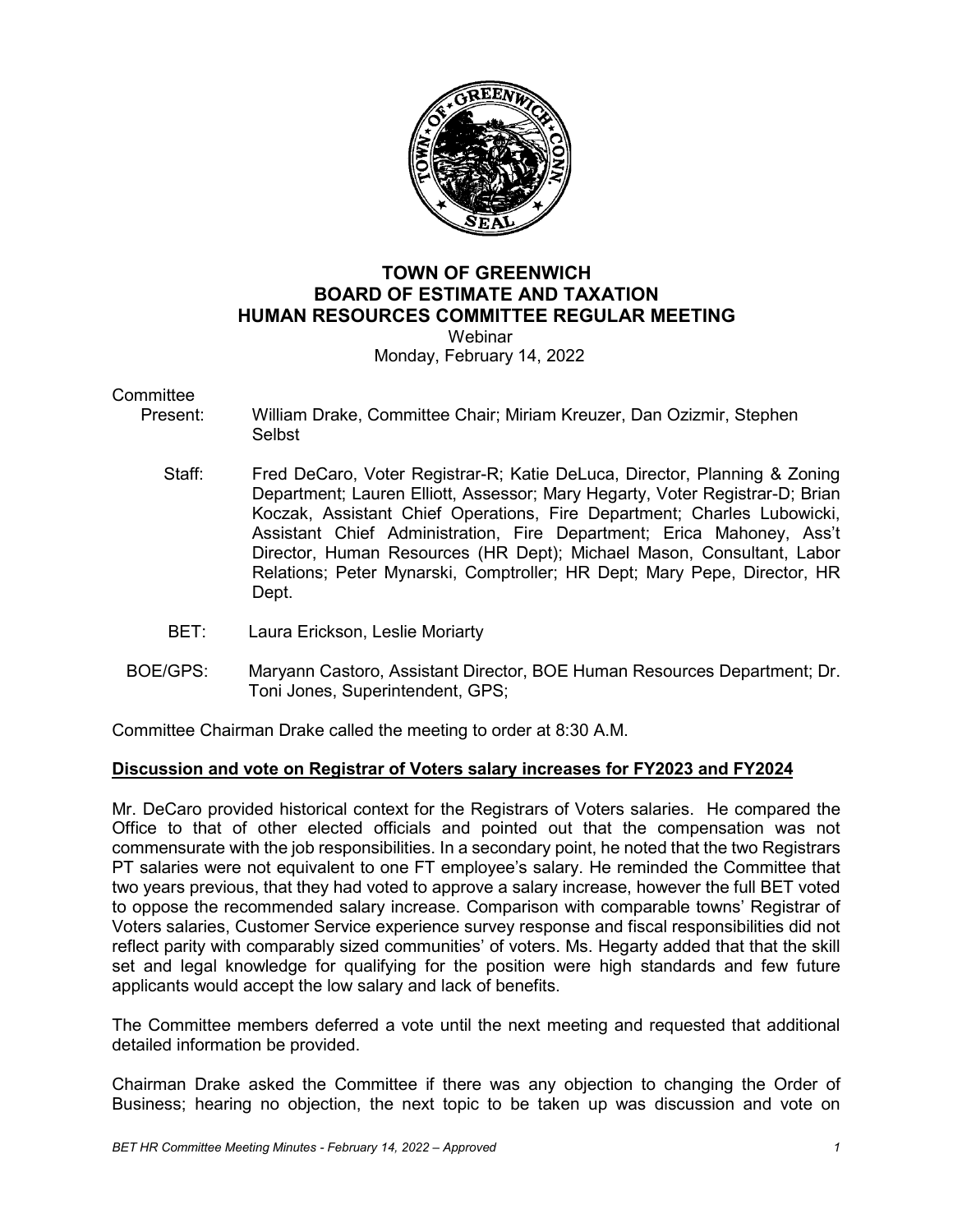headcount changes.

## **Discussion and vote on headcount changes in the Salary Schedules of the Budget Book**

- o **Planning and Zoning Board of Appeals – Zoning Enforcement Staff Assistant Omitted**
- o **Planning and Zoning staff** Ms. DeLuca requested that one full time and two part time positions be converted to two FT and one PT positions. Using a template developed by Ms. Kreuzer, Ms. DeLuca demonstrated how this would increase efficiency and provide support to more digitally-oriented work for a potential expense change of \$7,000 for the year. The request was categorized as urgent to complete the FY2022 year.

Chairman Drake requested a rollcall vote and the Committee voted 3-1-0 to approve the conversion of a FT position to two PT positions for the FY2022 Budget. (Opposed: Ozizmir) Motion carried.

o **Assessor's Office** – Ms. Elliott requested that a staff position for a Residential Appraiser be reinstated to the Department's Table of Organization (TOO) based on restoring a position eliminated during COVID-19. A second reason was that the cost of the outsourced ReValuation field team had cost \$200 thousand less as a result of preliminary research work accomplished by staff.

> Chairman Drake requested a rollcall vote to reinstate a Residential Appraiser position to the Assessor's Office TOO, and the Committee voted 2-2-0. (Opposed: Drake, Ozizmir) Motion failed.

o **Fire Department** – Assistant Chiefs Koczak and Lubowicki made a request for four new firefighters to build professional staff. The Committee cited shortcomings noted in the Matrix Study related to Dispatch and Turnout Time to be prioritized before adding additional staff.

> Chairman Drake requested a rollcall vote to eliminate the four new positions and the Committee voted 2-2-0. (Opposed: Drake, Ozizmir) Motion failed.

- o **The Nathaniel Witherell** Request for additional staff was withdrawn.
- o **Board of Education**  Superintendent Jones requested the addition of 16.5 COVID grant-funded positions and 5.9 regular staffing positions. The new grant-funded staffing would support "learning loss" due to COVID; "Math Intervention" teachers; Special Education teachers recommended by the PCG Study to offset reduce out-of-District placements; and 2 Custodians to reduce overtime costs. The Committee took no vote on this matter.

## **Discussion and vote on Management and Confidential pay increases for FY2023 including base increase, additional percentage for high performance and healthcare contribution**

Ms. Pepe asked for clarification of authority for determining salary increases and benefits in the case of non-union represented staff such as M&C employees. She suggested that the Town